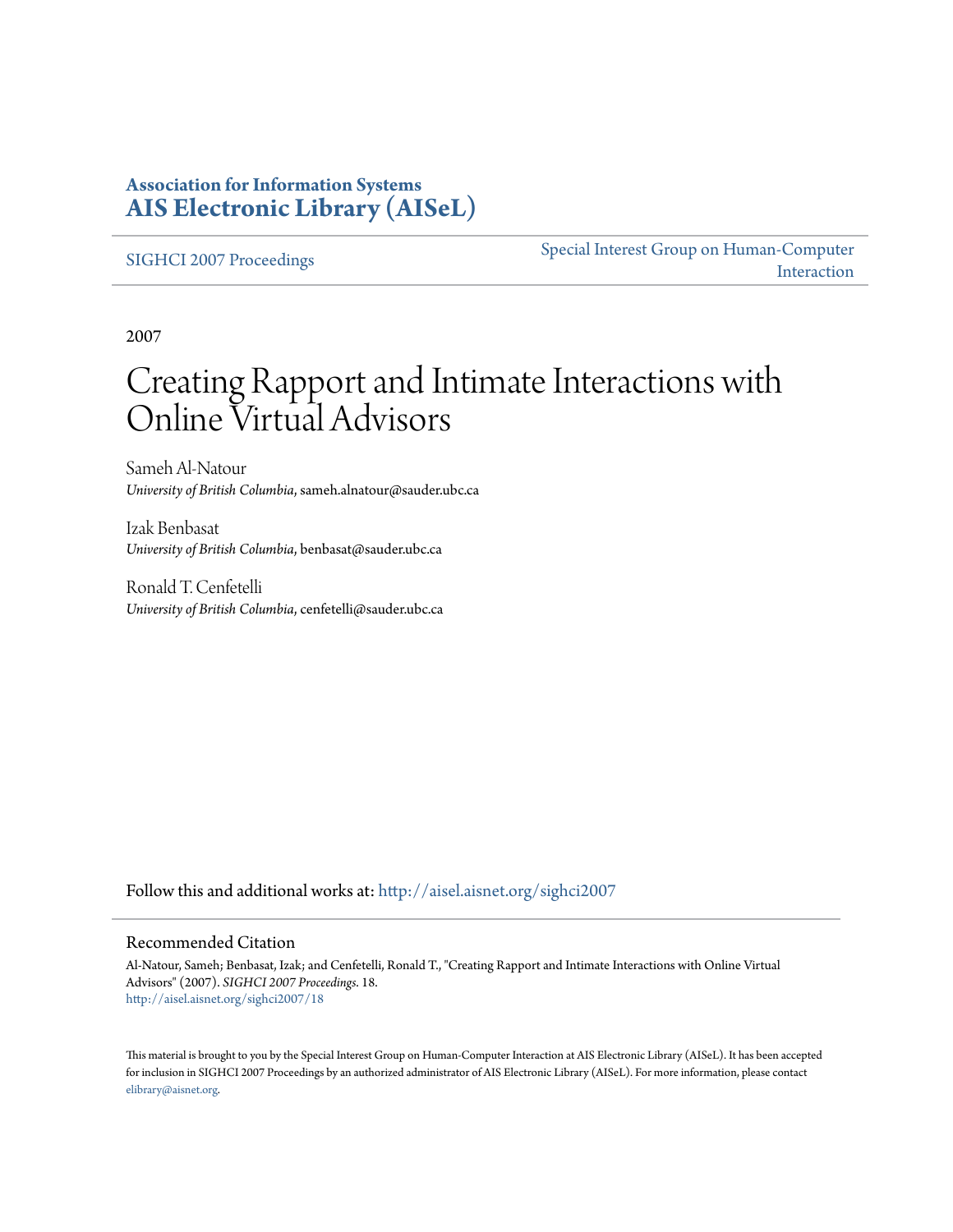## **Creating Rapport and Intimate Interactions with Online Virtual Advisors**

#### **Sameh Al-Natour**

University of British Columbia

sameh.alnatour@sauder.ubc.ca

**Izak Benbasat** University of British Columbia benbasat@sauder.ubc.ca

**Ronald T. Cenfetelli** University of British Columbia cenfetelli@sauder.ubc.ca

#### **ABSTRACT**

Adopting the view that users perceive their interactions with technological artifacts as social and interpersonal, this paper offers a number of propositions regarding the expected effects of two relationship-level constructs, namely, rapport and intimacy, which have been shown to be influential antecedents to interpersonal relationship satisfaction and interaction quality. Both constructs are proposed to be salient beliefs within the context of users' interactions with virtual advisors, subsequently, affecting users' evaluations of these advisors. In addition to offering a conceptualization of these two constructs and their individual dimensions, we also offer a number of propositions in regards to how these two constructs can be influenced using a number of design characteristics that have been discussed in prior literature.

#### Keywords

Online shopping, online interactions, intimacy, rapport.

#### Introduction

The view advocating that users perceive their interactions with technological artifacts as social and interpersonal has gained prominence in the past several years. Consistent with the *Computers are Social Actors* (CASA, Moon, 2000) paradigm, a number of studies have shown that users of interactive technological artifacts tend to attribute human-like characteristics to these artifacts, and view their interactions with them as social and interpersonal.

With the advent of new e-commerce technological artifacts that are perceived to possess interactive and human-like characteristics, the utilitarian benefits users expect to achieve through using these artifacts (e.g., choosing an appropriate product) are now paralleled by benefits of engaging in satisfactory social interactions and trustworthy relationships, where these artifacts are viewed as social partners. Consequently, a number of studies have investigated the types of social characteristics that users are likely to attribute to e-commerce technological artifacts, such as, attributions of personality types to shopping assistants (Al-Natour, Benbasat and Cenfetelli, 2005), or attributions of gender and ethnicity to decision support aids (Nass, Isbister and Lee, 2000). Furthermore, a number of studies have also focused on investigating some of the factors shown to affect the quality of social interactions. For example, users' perceptions of the personality similarity of an artifact to themselves has been shown to affect a number of evaluative beliefs, such as, trust and perceived usefulness (Al-Natour et al., 2005).

This paper complements these efforts by conceptualizing two constructs that have been shown to affect perceptions of the quality of social interactions in interpersonal contexts, and applying them to e-commerce. Firstly, we describe the two relationship-level constructs of *rapport* and *intimacy*, and offer a discussion regarding their role in affecting evaluations of e-commerce technological artifacts that function as virtual advisors (e.g., online virtual advisors). Secondly, we extend our discussion to investigating a number of design characteristics that are proposed to affect perceptions of rapport and intimacy.

#### Theoretical Background

This section offers an overview of two constructs that were shown to be influential predictors of interaction quality.

#### Rapport

Most definitions of rapport include in their descriptions the feeling of being "in sync" with the interaction partner. Tickle-Degnen and Rosenthal (1990) suggest that people experience rapport when they "click" with each other or feel the good interaction is due to "chemistry" (p. 286). They further propose that the construct of perceived rapport has three components: 1) *mutual attentiveness*, which refers to feelings of mutual attention, focus, and involvement, 2) *positivity*, which refers to feelings of mutual friendliness, warmth, and caring, and 3) *coordination*, which refers feelings of balance and harmony.

Interpersonal coordination, which refers to the degree to which interacting individuals are able to align their behaviors with one another spontaneously in an efficient and effortless manner (Finkel, Campbell, Brunell, Dalton and Scarbeck, 2006), was shown to determine whether an interaction is perceived as high/low maintenance, where in a high-maintenance interaction, coordination on interpersonal tasks requires energy exertions beyond those required to perform the task itself. On the other hand,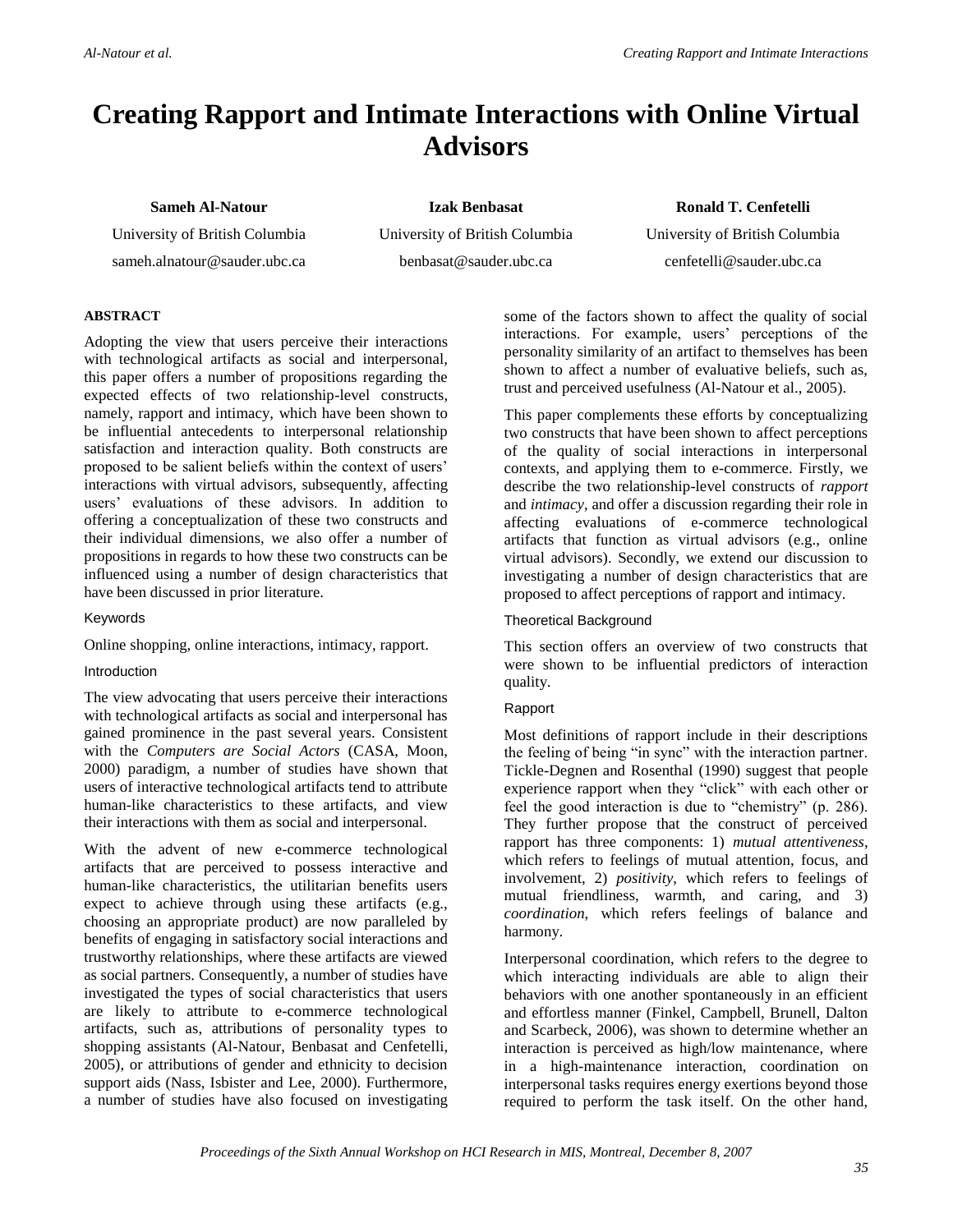positivity, which was proposed to have a declining effect on rapport as relationships develop and mature (Tickle-Degnen and Rosenthal, 1990), is often discussed in relation to non-verbal behavioral cues, such as, smiling and eye contact (Henrdick, 1990). Finally, perceived mutual attentiveness was shown to be influenced by a number of non-verbal cues, such as, forward leaning and head nodding, as well as a number of verbal cues, such as tone and verbal resonance (e.g., Gremler and Gwinne, 2000).

#### Intimacy

Intimacy is "the product of a transactional, interpersonal process in which self-disclosure and partner responsiveness are key components" (Laurenceau, Barrett and Pietromonaco, 1998, p. 1238), where one person discloses personal information to a partner, and subsequently receives a communication from that partner that is perceived to be responsive (Reis and Shaver, 1988).

Researchers have distinguished between three types of self-disclosures when examining their impact on relational variables (Morton, 1978): descriptive (revealing facts and information that are not apparent, such as, marital status, place of birth, siblings), evaluative (revealing personal feelings, opinions, and judgments), and topical (revealing opinions regarding sensitive topics, such as, abortion and sexual orientation). The last two types of disclosures (together termed "emotional" disclosures) while considered riskier than descriptive disclosures, can generate greater levels of intimacy (Laurenceau et al., 1998). Nonetheless, for a selfdisclosure to affect perceptions of intimacy, it has to be reciprocated and perceived as appropriate (Reis and Shaver, 1988). The disclosure-reciprocity norm suggests that for disclosures to be perceived as intimate, the target or the elicitor of a disclosure has to reciprocate the disclosure that is made, or initiate the request for a disclosure by self-disclosing (Berg and Derlega, 1987). The appropriateness of a disclosure relates to the type of disclosures made at any given point in time. When a selfdisclosure is elicited from the target, then the sequence of disclosures norm suggests that disclosure are more likely to occur if requests for such disclosures gradually escalate, such that the relationship proceeds from casual exchanges to increasingly intimate ones over time (Moon, 2000). Furthermore, when a disclosure is made to reciprocate a disclosure that was received, then the reciprocated disclosure is expected to be of the same type or deeper than the one received (Davis, 1976).

Alternatively, partners are perceived to be *responsive* when their behaviors (e.g., disclosures, expressions of emotion) address the communications, needs, wishes, or actions of the person with whom they are interacting (Reis and Shaver, 1988). According to Reis and Shaver (1988), speakers are more likely to perceive an interaction as intimate if they perceive their partner's response to be *understanding* (i.e., accurately capturing the speaker's needs, feelings, and situation), *validating* (i.e., confirming that the speaker is an accepted and valued individual), and *caring* (i.e., showing concern for the speaker).

#### Intimacy and Rapport in the Context of Interactions with Virtual Advisors

Both rapport and intimacy are proposed to apply to those types of e-commerce interactions in which the user is interacting with an interactive entity that can manifest social characteristics. In this paper, we illustrate how these two constructs can be applied to the study of users' interaction with automated virtual advisors, such as, recommendation agents (Komiak and Benbasat, 2006) and shopping assistants (Al-Natour et al., 2005). Such artifacts typically perform the roles of a tutor educating customers about product attributes, a serviceperson that helps answer customers' questions, and/or a recommender system offering specific recommendations based on predefined criteria. Within this context, and since we are more concerned with the user's perceptions regarding its interaction with the advisor, we conceptualize perceived rapport as a second-order construct that refers to the user's perception of being in-sync with the advisor, and of the degree to which her interaction with the advisor is marked by harmony, conformity, and mutual positivity and interest (Drolet and Morris, 2000). Consistent with Tickle-Degnen and Rosenthal (1990), we view the construct of perceived rapport with a virtual advisor to have the three distinct first-order dimensions of attentiveness (perceptions of mutual attention, focus, and involvement), positivity (perceptions of mutual friendliness, warmth, and caring), and coordination (perceptions of balance and harmony). On the other hand, perceived intimacy is defined as the user's perception of her closeness with the virtual advisor, and has the two distinct dimensions of perceived responsiveness (the degree to which the advisor is perceived as understanding, caring and validating), and perceived degree of disclosures (perceived depth and breadth of disclosures communicated throughout the interaction).

#### Rapport and Intimacy Effects on Artifact Evaluations

Rapport has been shown to enhance the quality of social interactions. For example, LaBahn (1996) showed that rapport between a client and an advertising agency, determined by the perceived level of *cooperativeness* and *diligence*, positively impacts customers' trust in the agency. Similarly, Drolet and Morris (2000) have shown that rapport fosters mutual cooperation in negotiation contexts.

Alternatively, intimacy has been shown to have positive effects on relationship satisfaction (Greeff and Malherbe, 2001), perceived social support (Hobfoll, Nadler, Leiberman, 1986), and happiness (Ryan and Deci, 2001). The effects of self-disclosure have been separately studied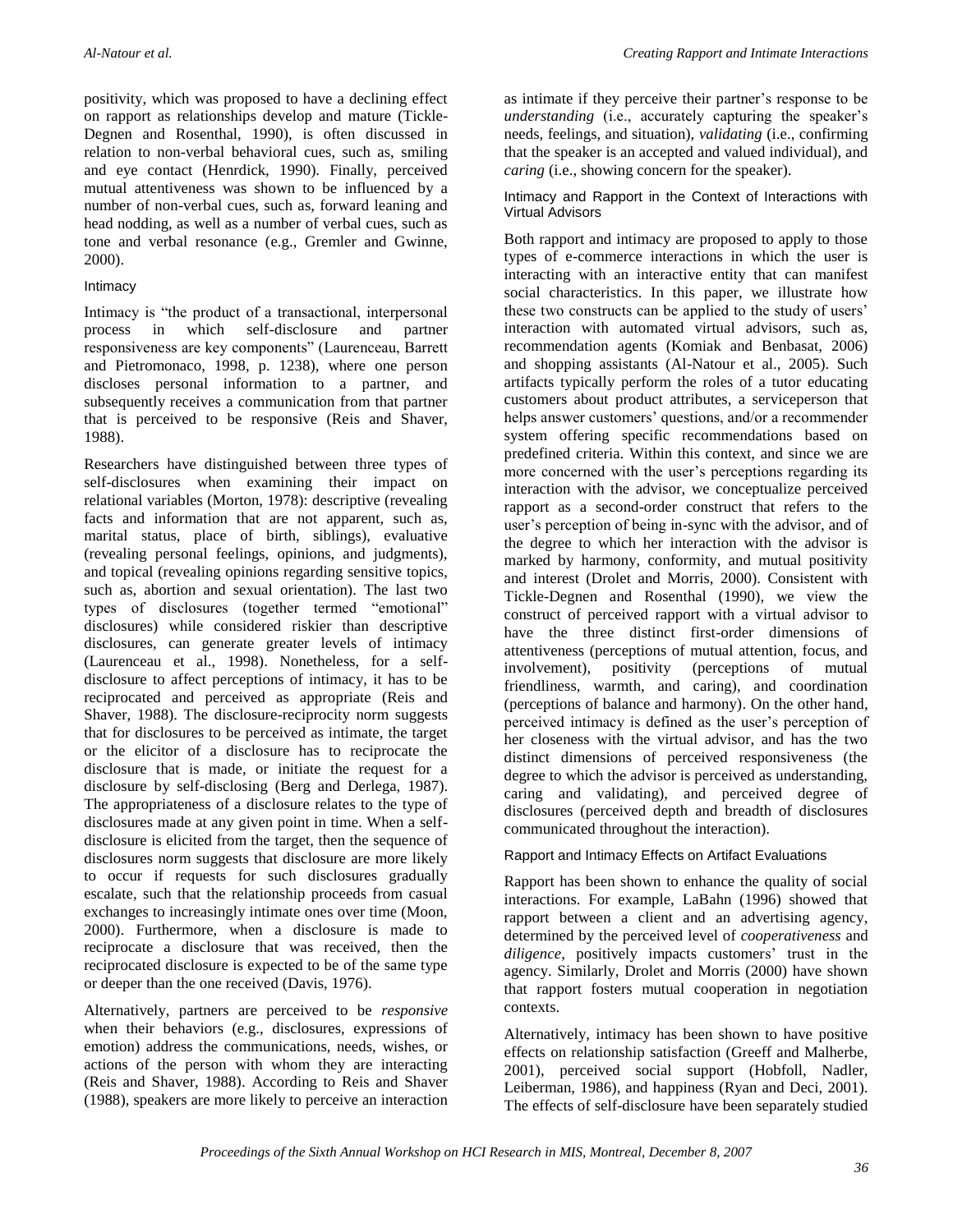in numerous contexts, where it has been shown to affect the liking and trustworthiness of disclosing individuals (Berg and Archer, 1983), whether the disclosure is communicated by a technological artifact (e.g., Moon, 2000), or towards a technological artifact acting as an interaction partner (e.g., Moon, 2003). For example, Moon (2000) showed that the disclosure-liking hypothesis holds in the context of user-computer disclosures, and that the number, depth and breadth of users' self-disclosure to a computer are governed by the social rules of disclosurereciprocity and sequence.

In the context of interacting with an e-commerce virtual advisor, we believe that perceived rapport will have positive effects on a number of evaluative beliefs (e.g., perceived ease of use, trust, perceived enjoyment, social presence). For instance, given that a higher level of perceived rapport implies that the user perceives the advisor's actions to be well coordinated with her own, and consistent with findings regarding the negative relationship between coordination and interaction maintenance levels (Finkel et al., 2006), we propose that perceived rapport has a positive effect on perceived ease of use. Similarly, given the established effects of rapport on trust in the context of buying relationships (e.g., LaBahn, 1996) and interaction quality (e.g., Gremler and Gwinne, 2000), we propose that rapport has a positive effect on trust and enjoyment.

P1: Perceived rapport positively affects evaluations of virtual advisors.

Similarly, intimacy will have a positive effect on a number of evaluative beliefs. For instance, because intimacy has been shown to increase satisfaction and happiness (e.g., Ryan and Deci, 2001), we posit that it will have a positive effect on a number of emotional beliefs (e.g., flow).

P2: Perceived intimacy positively affects evaluations of virtual advisors.

#### Creating Rapport and Intimacy

Decisional guidance refers to "the *degree to which* and the *manner in which* a system guides its users in constructing and executing decision-making processes" (Silver, 1990, p. 57), and can be divided into *suggestive* guidance and *informational* guidance. Suggestive guidance proposes courses of action to the user, while informative guidance provides users with relevant information without indicating how the user should proceed (Silver, 1990). These types of decisional guidance can be communicated through the following three modes (Silver, 2006): 1) *predefined*, where the designer predefines the guidance, 2) *dynamic*, where the guidance is generated by learning dynamically over time, and 3) *participative*, where guidance is generated with the active participation of the decision maker. More recently, Silver (2006) added two new dimensions to his typology

of decisional guidance: 1) timing, where guidance can be *concurrent*, *prospective*, and *retrospective*, and 2) invocation style, where he differentiated between *automatic*, *on-demand* and *hybrid* invocation styles.

In the context of interacting with a virtual advisor, we propose that the mode of communication and timing of decisional guidance will have an effect on perceived coordination. More specifically, we propose that while concurrent guidance will increase users' perceptions of the advisor being in-sync with their informational needs, offering guidance prospectively or retrospectively will lead to perceptions of non-coordination. Similarly, we believe that when the dynamic or participative guidance is offered, the user is likely to exert less effort trying to contextualize the guidance than when predefined guidance is offered, thus, increasing the user's perceptions that the advisor's actions are better coordinated with hers. On the other hand, we also propose that a guidance that is invoked automatically will likely be perceived as more attentive and involved, thus, given rise to perceptions of attentiveness.

P3 (a): Concurrent guidance increases perceived coordination.

P3 (b): Dynamic and participative guidance increase perceived coordination.

P3 (c): Automatic guidance increases perceived attentiveness.

When interacting with online virtual advisors, perceived personalization refers to the extent to which the advisor understands and represents the user's personal needs (Komiak and Benbasat, 2006), and has been shown to be affected by the use of needs-based elicitation mechanisms, where the advisor asks the customer specific questions about the particular types of use she will have for the product instead of asking her to directly specify the desired product attributes. Needs-based elicitation of preferences will increase perceptions of personalized attention and focus, as well as perceptions of the advisor's level of involvement in the interaction, thus, increasing perceptions of its attentiveness. Furthermore, using needsbased elicitation will further increase perceptions of being in-sync with the needs of the customer. Because eliciting the customer's needs is likely to induce the perception that the advisor is attempting to satisfy these needs, the actions of the advisor are likely to be perceived as better coordinated with those of the customer, or the customer's wishes.

P4: Needs-based elicitation of preferences increases perceived coordination.

P5: Needs-based elicitation of preferences increases perceived attentiveness.

The ability of virtual advisors to manifest non-verbal cues has received some attention in HCI research. To do so, the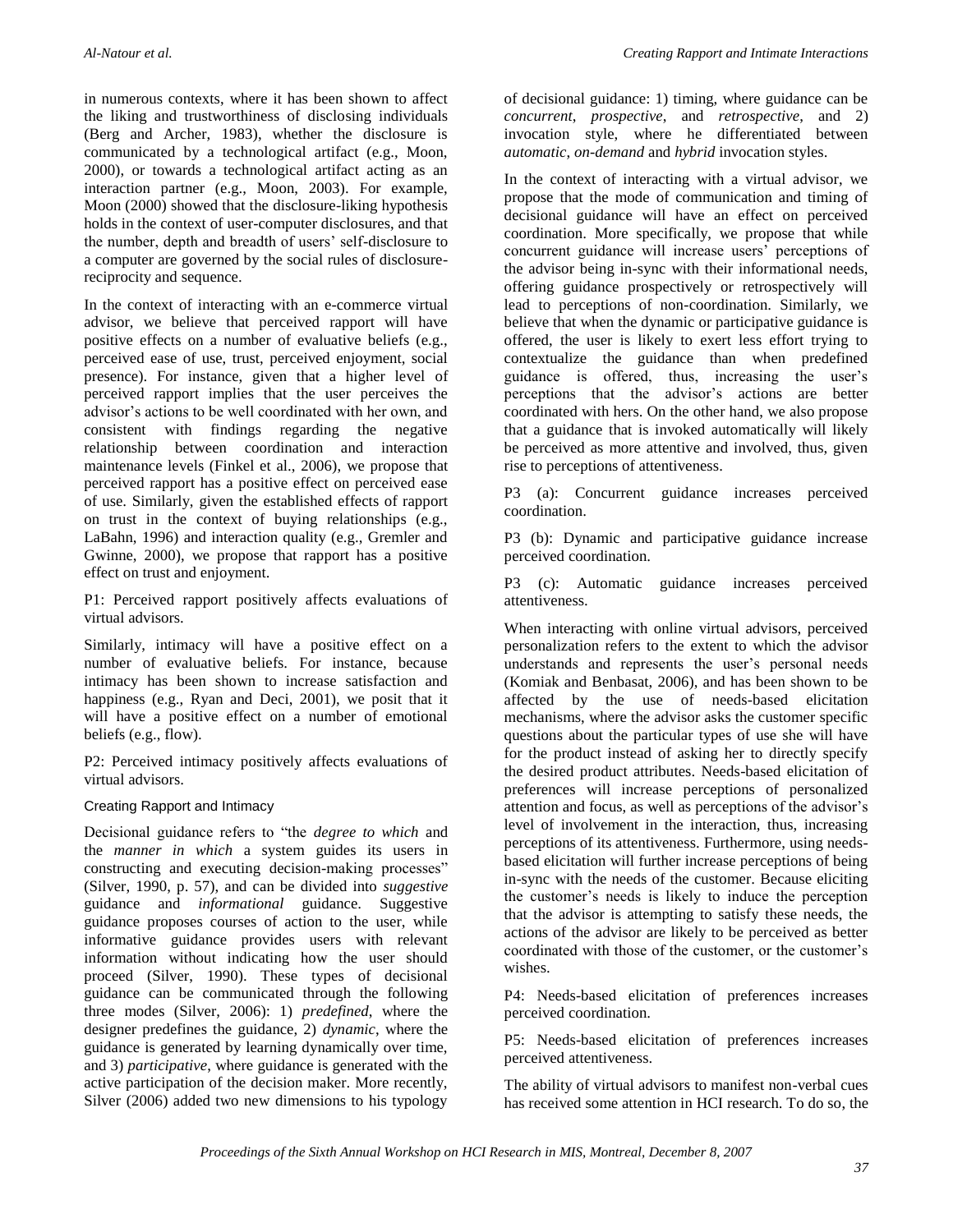advisors are typically given a humanoid embodiment ranging from a simple 2-dimensional avatar facial representation (Al-Natour et al., 2005), to a full-bodied 3 dimensional representation (Qiu and Benbasat, 2005). In the latter case, a number of non-verbal behavioral cues can be manifested, such as, head nods, hand and body gestures, as well as different facial expressions. Given the positive effects of smiling and head-nodding on perceptions of positivity and attentiveness, respectively (Henrdick, 1990, Drolet and Morris, 2000), we posit that a virtual advisor that uses smiles and head-nods during its interaction with a user will be perceived as more positive and involved.

P6 (a): Head-nodding increases perceived attentiveness.

P6 (b): Smiling increases perceived positivity.

Non-verbal cues are also hypothesized to affect perceptions of the advisor's responsiveness to selfdisclosures that users make when their needs and preferences are elicited. As discussed previously, speakers are more likely to perceive an interaction as intimate if they perceive their partner's communication to be responsive. Responsive communication is understanding, validating, and caring (Reis and Shaver, 1988). In the context of interacting with a virtual advisor that can manifest non-verbal cues, we propose that matching the manifested non-verbal cues to the emotions conveyed through the user's self-disclosures (e.g., sadness, concern, worry), will increase perceptions of the advisor's understanding and validation, and thus, its responsiveness. Furthermore, non-verbal cues can also be used to manifest concern for the user, and thus, increase perceptions of the advisor's caring. For example, if the customer sought advice on which shoes to buy while disclosing that she was diagnosed with a *pes planus* condition (flat foot), the advisor can express concern using a number of non-verbal cues, such as, facial expressions.

P7: Matching non-verbal cues to the emotions conveyed in users' self-disclosures increases perceived responsiveness.

In addition to manifesting non-verbal cues, virtual advisors can be designed to use voice communication (e.g., Al-Natour et al., 2005). When doing so, the virtual advisor will communicate a number of verbal cues, such as, tone of voice and pitch, as well as verbal style, which includes the "choice of words and types of sentences and fluidity of speech" (Isbister and Nass, 2000, p. 253). Such verbal cues have been shown to serve as the basis on which users can form perceptions of an automated advisor's extroversion and friendliness (e.g., Isbister and Nass, 2000). Consistent with these findings, we propose that the verbal cues manifested, namely, verbal style and voice tone and pitch, will affect perceptions of the advisor's friendliness and warmth, and thus, its perceived positivity. Furthermore, given that voice tone and pitch can be used to manifest certain emotions (Brave and Nass, 2005), such as excitement or concern, which can be matched to the emotions conveyed in the user's disclosures, we also propose that verbal cues affect perceived responsiveness via increased validation and understanding.

P8 (a): Verbal cues affect perceived positivity.

P8 (b): Matching verbal cues to the emotions conveyed in self-disclosures increases perceived responsiveness.

Speech act theory postulates that to communicate is to perform an act (Searle, 1969). For example, by making the statement, "I will call you tomorrow," the speaker commits to a future course of action, which in turn affects the "hearer" (Searle, 1969, p. 24). Hence, by uttering the sentence the speaker says something, does something by speaking, and affects the hearer by what is said (Janson, Woo and Smith, 1993). Speech acts are performed to make factual statements (assertives), to request someone to do something (directives), to make promises and commitments (commissives), to effect change (declaratives), and to express a personal feeling (expressives) (Searle, 1969).

While prior research has investigated how directive speech acts can be used to increase perceptions of a virtual advisor's dominance (Al-Natour et al., 2005), it is proposed that certain types of speech types acts can also be used to affect perceptions of responsiveness. More specifically, we propose that expressive speech acts, which are used to express a certain psychological state by the speaker of the message (Janson et al., 1993), such as apologizing or expressing concern, can be used by the virtual advisor to manifest understanding and caring, and thus, increasing perceptions of the advisor's responsiveness.

P9: The use of expressive speech acts increases perceived responsiveness.

The last design characteristic that we will discuss is that of eliciting and reciprocating disclosures. As discussed earlier, an interaction is more likely to be perceived as intimate when deeper disclosures are made. In the case of interacting with a virtual advisor, we propose that both the frequency and the type (i.e., descriptive, evaluative, or topical) of disclosures made by the advisor will affect the customer's perception of the degree of disclosure, thus, affecting her perceptions of intimacy. However, for such disclosures to affect perceived intimacy, they need to be perceived as appropriate. Thus, we also propose that the perceived appropriateness of the disclosures made (i.e., whether they follow the sequence and reciprocity norms) will moderate the effects of disclosure type and frequency on perceived degree of disclosure.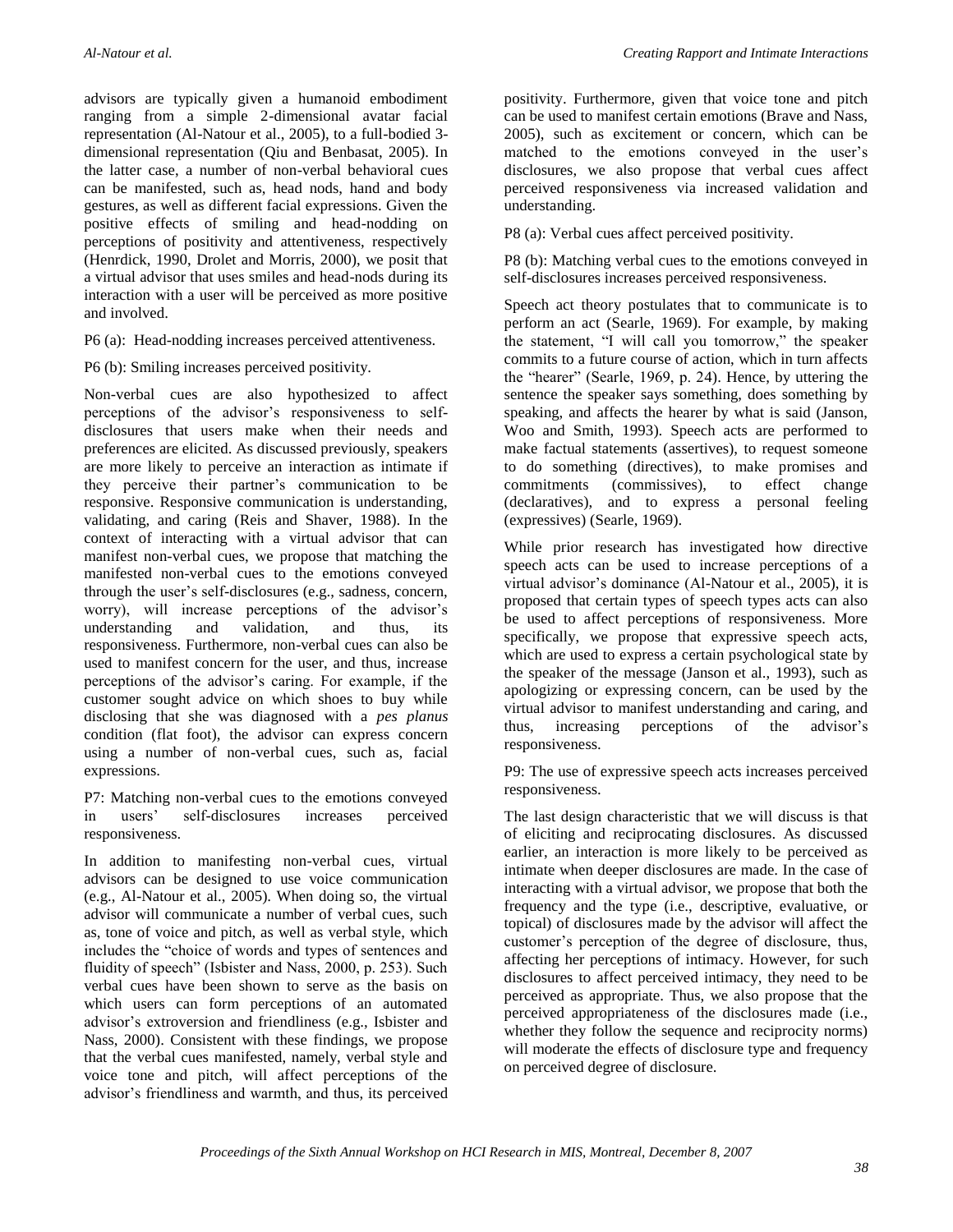P8 (a): The type and frequency of disclosures made affect perceived degree of disclosures.

P8 (b): The perceived appropriateness of disclosures moderates the effects of type and frequency of disclosure on the perceived degree of disclosures.

#### Concluding Remarks

Adopting the view that users perceive their interactions with technological artifacts as social and interpersonal, this paper offers a number of propositions regarding the expected effects, and the design antecedents, of two constructs, namely, rapport and intimacy, within the context of users' interactions with online virtual advisors.

Despite considerable research over the years into both the adoption antecedents of virtual advisors on one hand, and intimacy and rapport on the other, there has yet to exist an intersection of these two streams. Marking a timely attempt to investigate how to create rapport and intimate interactions with virtual advisors, this paper represents a pertinent contribution to theory building in HCI research.

#### References

- 1. Al-Natour, S., Benbasat, I. and Cenfetelli, R. "The Role of Similarity in e-Commerce Interactions," *Proceedings of the Fourth Annual Workshop on HCI Research in MIS*, Las Vegas, December 2005, 70-74.
- 2. Benbasat, I. and Zmud, R. W. "The Identity Crisis Within The IS Discipline: Defining and Communicating the Discipline's Core Properties," *MIS Quarterly* (27:2), 2003, 183-194.
- 3. Berg, J. H. and Archer, R. L. "The Disclosure-Liking Relationship: Effects of Self-Perception, Order of Disclosure, and Topical Similarity," *Human Communication Research* (10:2), 1983, p. 269.
- 4. Berg, J. H. and Derlega, V. J. "Themes in the Study of Self-Disclosure," in *Self-Disclosure: Theory, Research, and Therapy*, ed. Valerian J. Derlega and John H. Berg, New York: Plenum, 1987, 1-8.
- 5. Brave, S. and Nass, C. *Wired for Speech*. MIT Press, Cambridge, MA, 2005.
- 6. Davis, J. D. "Self-disclosure in an acquaintance exercise: Responsibility for level of intimacy," *Journa1 of Personality and Social Psychology* (33), 1976, 787-792.
- 7. Drolet, A. L. and Morris, M. W. "Rapport in Conflict Resolution: Accounting for How Face-to-Face Contact Fosters Mutual Cooperation in Mixed-Motive Conflicts," *Journal of Experimental Social Psychology* (36), 2000, 26-50.
- 8. Finkel, E. J., Campbell, W. K., Brunell, A. B., Dalton, A. N., and Scarbeck, S. J. "High-Maintenance Interaction: Inefficient Social Coordination Impairs Self-Regulation," *Journal of*

*Personality and Social Psychology* (91:3), 2006, 456–475.

- 9. Greeff, A. P. and Malherbe, H.L. "Intimacy and marital satisfaction in spouses," *Journal of Sex and Marital Therapy* (27:3), 2001, 247-57.
- 10. Gremler, D. D. and Gwinner, K. P. "Customer-Employee Rapport in Service Relationships," *Journal of Service Research* (3:1), 2000, 82-104.
- 11. Hendrick, C. "The Nature of Rapport," Psychological Inquiry (1:4), 1990, 312-315.
- 12. Hobfoll, S. E., Nadler, A., Leiberman, J. "Satisfaction with social support during crisis: Intimacy and self-esteem as critical determinants," *Journal of Personality and Social Psych.* (51:2), 1986, 296-304.
- 13. Isbister, K. and Nass, C. "Consistency of personality in interactive characters: verbal cues, non-verbal cues, and user characteristics," *International Journal of Human-Computer Studies* (53), 2000, 251-267.
- 14. Janson, M., Woo, C. and Smith L. D. "Information systems development and communicative action theory," *Infor. and Management* (25), 1993, 59-72.
- 15. Komiak, S. and Benbasat, I. "The Effects of Internalization and Familiarity On Trust and Use of Recommendation Agents," *MIS Quarterly* (30:4), 2006, 941-960.
- 16. LaBahn, D. W. "Advertiser Perceptions of Fair Compensation, Confidentiality, and Rapport," *Journal of Advertising Research* (36), 1996, 28-38.
- 17. Laurenceau, J., Barrett, L. F., and Pietromonaco, P. R. "Intimacy as an Interpersonal Process," *Journal of Personality and Social Psych.* (74:5), 1998, 1238-51.
- 18. Moon, Y. "Don't Blame the Computer: When Self-Disclosure Moderates the Self-Serving Bias," *Journal of Consumer Psychology* (13:1-2), 2003, 125-137.
- 19. Moon, Y. "Intimate exchanges: Using computers to elicit self-disclosure from consumers," *Journal of Consumer Research* (26), 2000, 324-340.
- 20. Morton, T. L. "Intimacy and reciprocity of exchange: A comparison of spouses and strangers," *Journal of Personality and Social Psychology* (36), 1978, 72-81.
- 21. Nass, C., Isbister, K., and Lee, E. J. "Truth is Beauty: Researching Embodied Conversational Agents," in J. Cassell, J. Sullivan, S. Prevost and E. Churchill (eds.) *Embodied Conversational Agents*, MIT Press, 2000, 374-402.
- 22. Qiu, L. and Benbasat, I. "Online Consumer Trust and Live Help Interfaces: The Effects of Text-to-Speech Voice and Three-Dimensional Avatars", *Intl J. of Human-Computer Interaction* (19:1), 2005, 75-94.